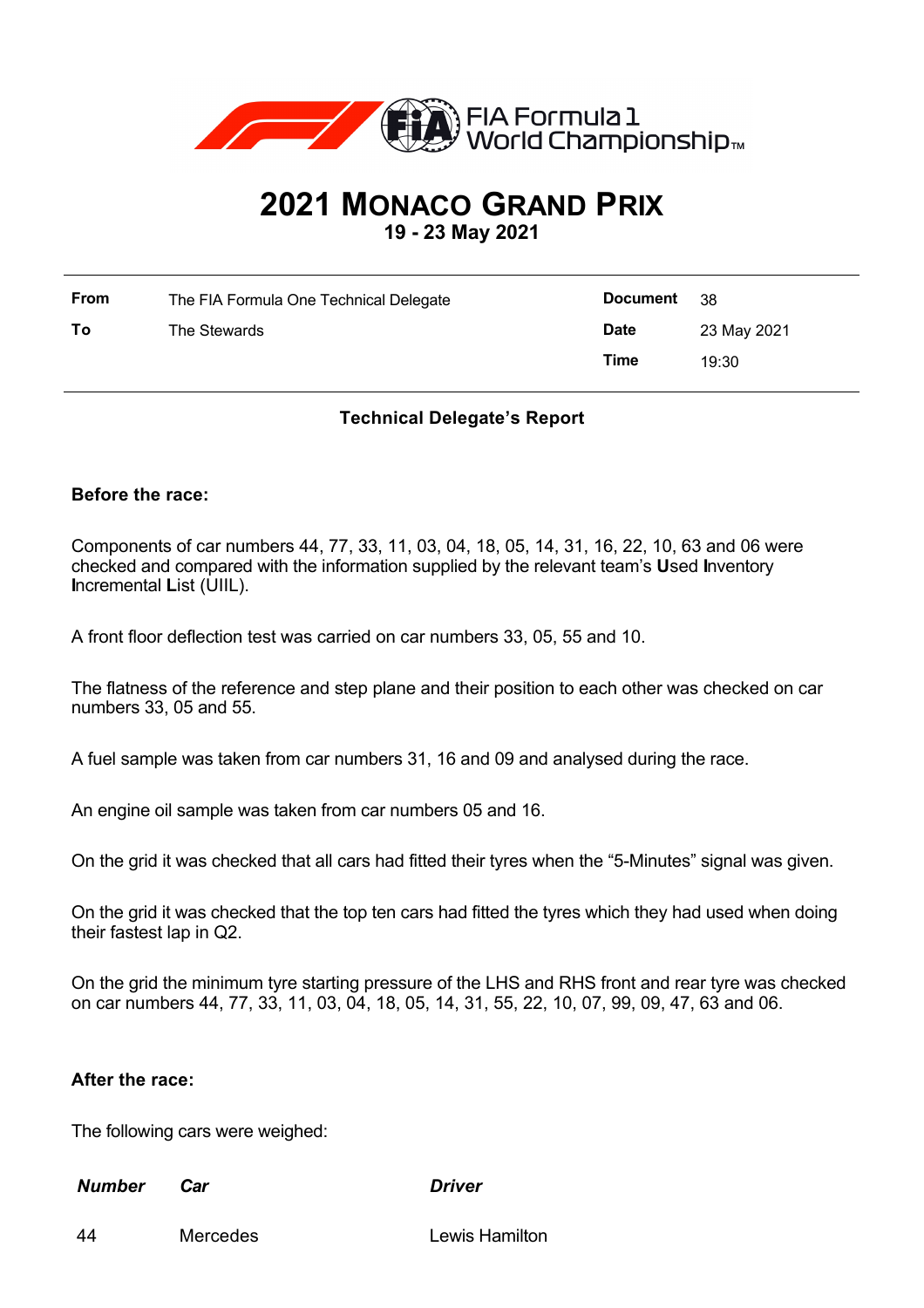| 33 | <b>Red Bull Racing Honda</b> | Max Verstappen      |
|----|------------------------------|---------------------|
| 11 | <b>Red Bull Racing Honda</b> | Sergio Perez        |
| 04 | <b>McLaren Mercedes</b>      | <b>Lando Norris</b> |
| 18 | <b>Aston Martin Mercedes</b> | Lance Stroll        |
| 05 | <b>Aston Martin Mercedes</b> | Sebastian Vettel    |
| 31 | <b>Alpine Renault</b>        | Esteban Ocon        |
| 55 | Ferrari                      | <b>Carlos Sainz</b> |
| 10 | AlphaTauri Honda             | <b>Pierre Gasly</b> |
| 99 | Alfa Romeo Racing Ferrari    | Antonio Giovinazzi  |
| 09 | Haas Ferrari                 | Nikita Mazepin      |
| 63 | <b>Williams Mercedes</b>     | George Russell      |

Car numbers 44, 33, 11, 04, 18, 05, 31, 55, 10 and 99 were checked for the following:

- 1) Bodywork around the front wheels
- 2) Front wing height and overhang
- 3) Rear wing height and overhang
- 4) Front and rear wing width
- 5) Rear wing configuration
- 6) Rear bodywork area
- 7) Rear winglet height
- 8) Skidblock thickness
- 9) Stepped bottom
- 10) Diffuser height
- 11) Diffuser area
- 12) Overall height
- 13) Overall width

The profile of the in Article 3.3.1 of the 2021 Formula One Technical Regulations prescribed front wing section was checked on car numbers 44, 33, 11, 04, 18, 05, 31, 55, 10 and 99.

The minimum distance between the adjacent rear wing sections at any longitudinal vertical plane was checked on car numbers 44, 33, 11, 04, 18, 05, 31, 55, 10 and 99.

It was confirmed for car numbers 44, 33, 11, 04, 18, 05, 31, 55, 10 and 99 that any vertical cross section of bodywork normal to the car centre line and situated in the volumes defined in Article 3.5.7 form one tangent continuous curve on its external surface with a radius no less than 75mm.

The concave radius of sections of the two rear wing elements which are in contact with the external air stream was checked on car numbers 44, 33, 11, 04, 18, 05, 31, 55, 10 and 99.

The front and rear brake air duct dimensions were checked on car numbers 44, 33, 11, 04, 18, 05, 31, 55, 10 and 99.

The engine high rev limit bands were checked on all cars.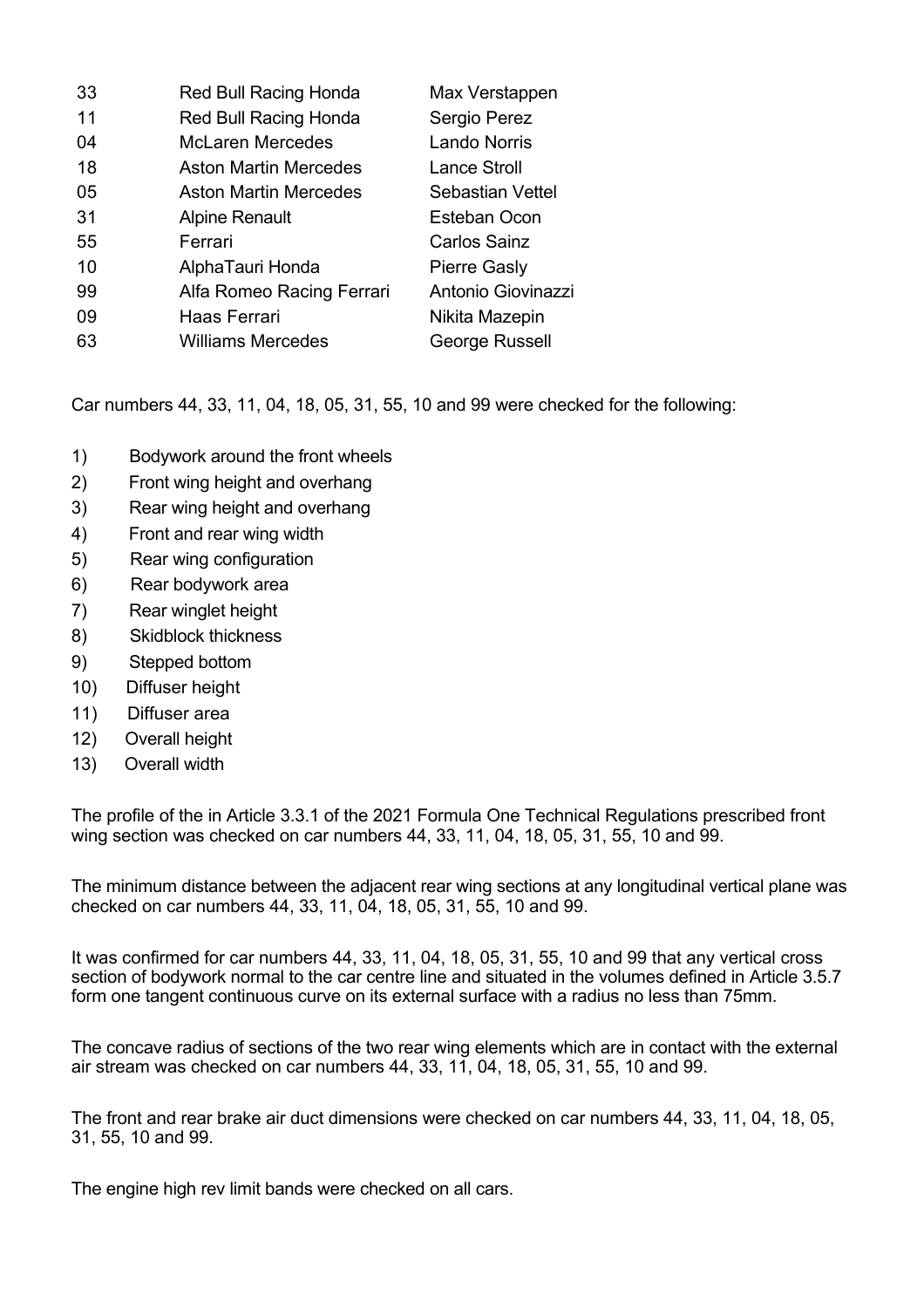The oil consumption was checked on car numbers 44, 33, 11, 04, 18, 05, 31, 55 and 10.

The plenum temperature was checked on all cars.

The IVT code and calibration checksums were checked on all cars.

The IVT temperatures were checked on all cars.

The ES state of charge on-track limits were checked on all cars.

The lap energy release and recovery limits were checked on all cars.

The MGU-K power limits were checked on all cars.

The maximum MGU-K speed was checked on all cars.

The maximum MGU-K torque was checked on all cars.

The maximum MGU-H speed was checked on all cars.

The session type has been confirmed for all cars.

Chassis FIA checksum was checked on all cars taking part in the race.

The torque coordinator demands were checked on all cars.

The torque control was checked on all cars.

The rear brakes pressure control was checked on all cars.

The brake temperature warnings were checked on all cars.

The race start data of all cars have been checked.

Single clutch paddle use for the race start has been checked on all cars.

The MGU-K use at the race start was checked on all cars.

It was checked on all cars that the ES was not charged while the car was stationary in the pits.

It was checked that no classified car exceeded 60 km/h when leaving the formation grid prior to the start of the race.

It was verified on all cars that the MD5 checksum of the PCU8 (dash board display) used on the car matched the configuration lodged with the FiA prior to the qualifying session.